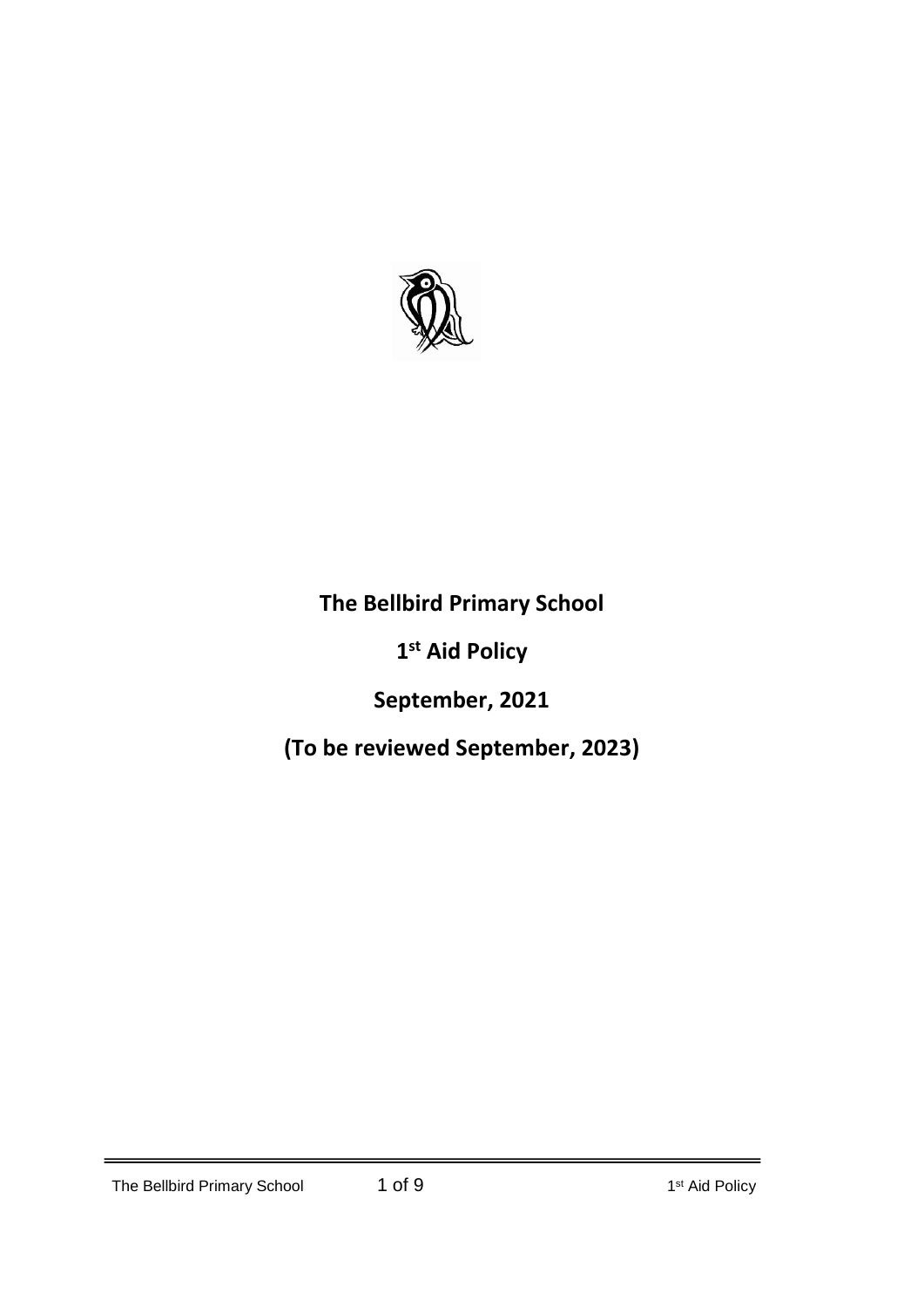## **Aims**

The aims of our first aid policy are to:

Ensure the health and safety of all staff, pupils and visitors Ensure that staff and governors are aware of their responsibilities with regards to health and safety Provide a framework for responding to an incident and recording and reporting the outcomes

## **Legislation and guidance**

This policy is based on::

The Statutory Framework for the Early Years Foundation Stage, advice from the Department for Education on first aid in schools and health and safety in schools, and the following legislation:

The Health and Safety (First Aid) Regulations 1981 (amended 2018), which state that employers must provide adequate and appropriate equipment and facilities to enable first aid to be administered to employees, and qualified first aid personnel

The Management of Health and Safety at Work Regulations 1992, which require employers to make an assessment of the risks to the health and safety of their employees

The Management of Health and Safety at Work Regulations 1999, which require employers to carry out risk assessments, make arrangements to implement necessary measures, and arrange for appropriate information and training

The Reporting of Injuries, Diseases and Dangerous Occurrences Regulations (RIDDOR) 2013, which state that some accidents must be reported to the Health and Safety Executive (HSE), and set out the timeframe for this and how long records of such accidents must be kept

The Social Security (Claims and Payments) Regulations 1987, which set out rules on the retention of accident records

The School Premises (England) Regulations 2012, which require that suitable space is provided to cater for the medical and therapy needs of pupils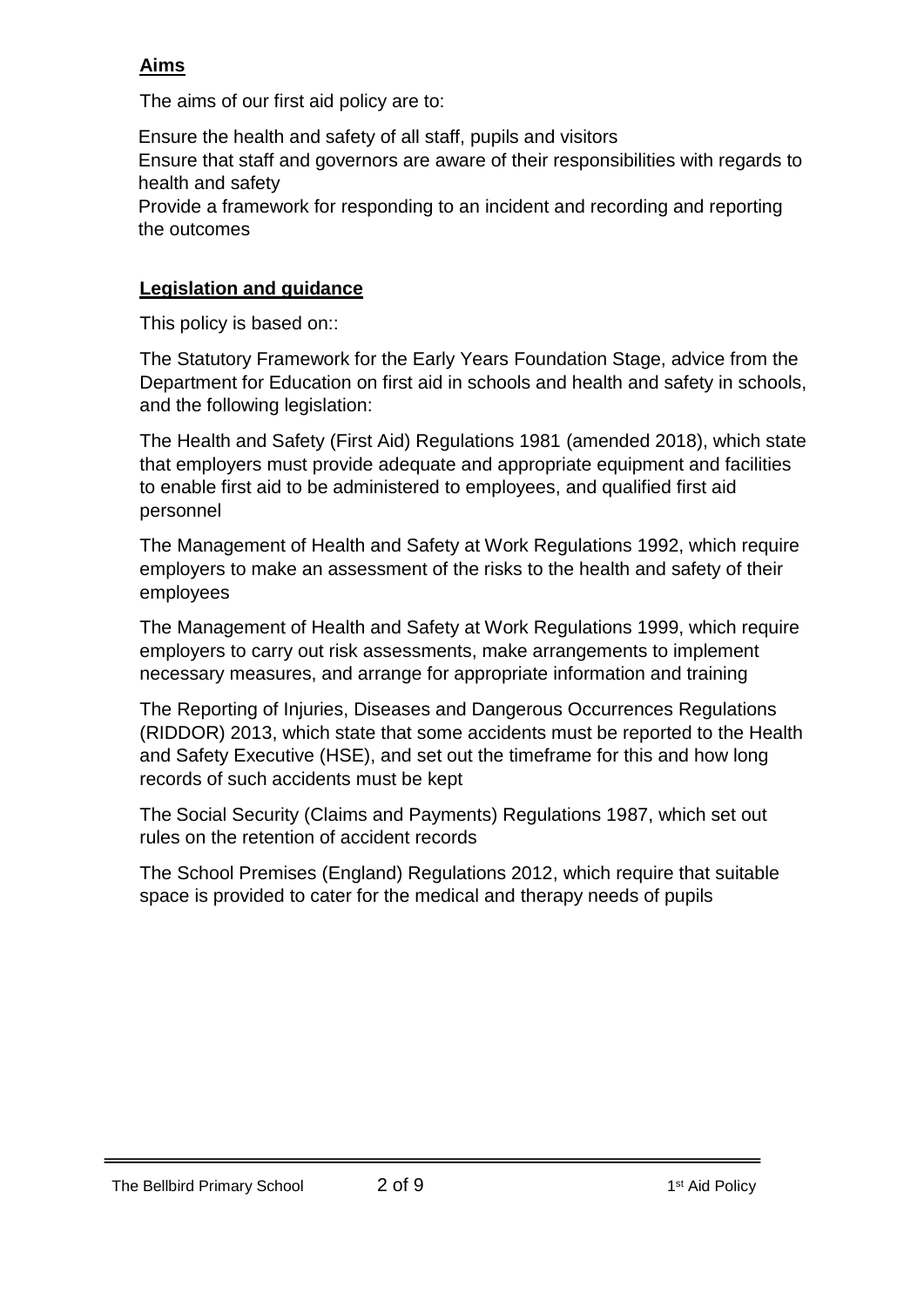#### **Roles and responsibilities**

#### **Appointed person(s) and first aiders** are responsible for:

- Taking charge when someone is injured or becomes ill
- Ensuring there is an adequate supply of medical materials in first aid kits, and replenishing the contents of these kits
- Ensuring that an ambulance or other professional medical help is summoned when appropriate

#### **First aiders are trained and qualified to carry out the role (see section 7) and are responsible for**:

- Acting as first responders to any incidents; they will assess the situation where there is an injured or ill person, and provide immediate and appropriate treatment
- Sending pupils home to recover, where necessary –Headteacher to be aware
- Completing an accident report on the Accident Register on the same day, or as soon as is reasonably practicable, after an incident
- Keeping their contact details up to date

Our school's paediatric first aiders are listed in **appendix 1**. Their names will also be displayed prominently around the school.

#### **The Governing Body:**

The Governing Body has ultimate responsibility for health and safety matters in the school, but delegates operational matters and day-to-day tasks to the Head of School and staff members.

#### **The Headteacher:**

The Headteachers are responsible for the implementation of this policy, including:

- Ensuring that an appropriate number of trained first aid personnel are present in the school at all times
- Ensuring that first aiders have an appropriate qualification, keep training up to date and remain competent to perform their role
- Ensuring all staff are aware of first aid procedures
- Ensuring appropriate risk assessments are completed and appropriate measures are put in place
- Undertaking, or ensuring that managers undertake, risk assessments, as appropriate, and that appropriate measures are put in place
- Ensuring that adequate space is available for catering to the medical needs of pupils
- Reporting specified incidents to the HSE when necessary.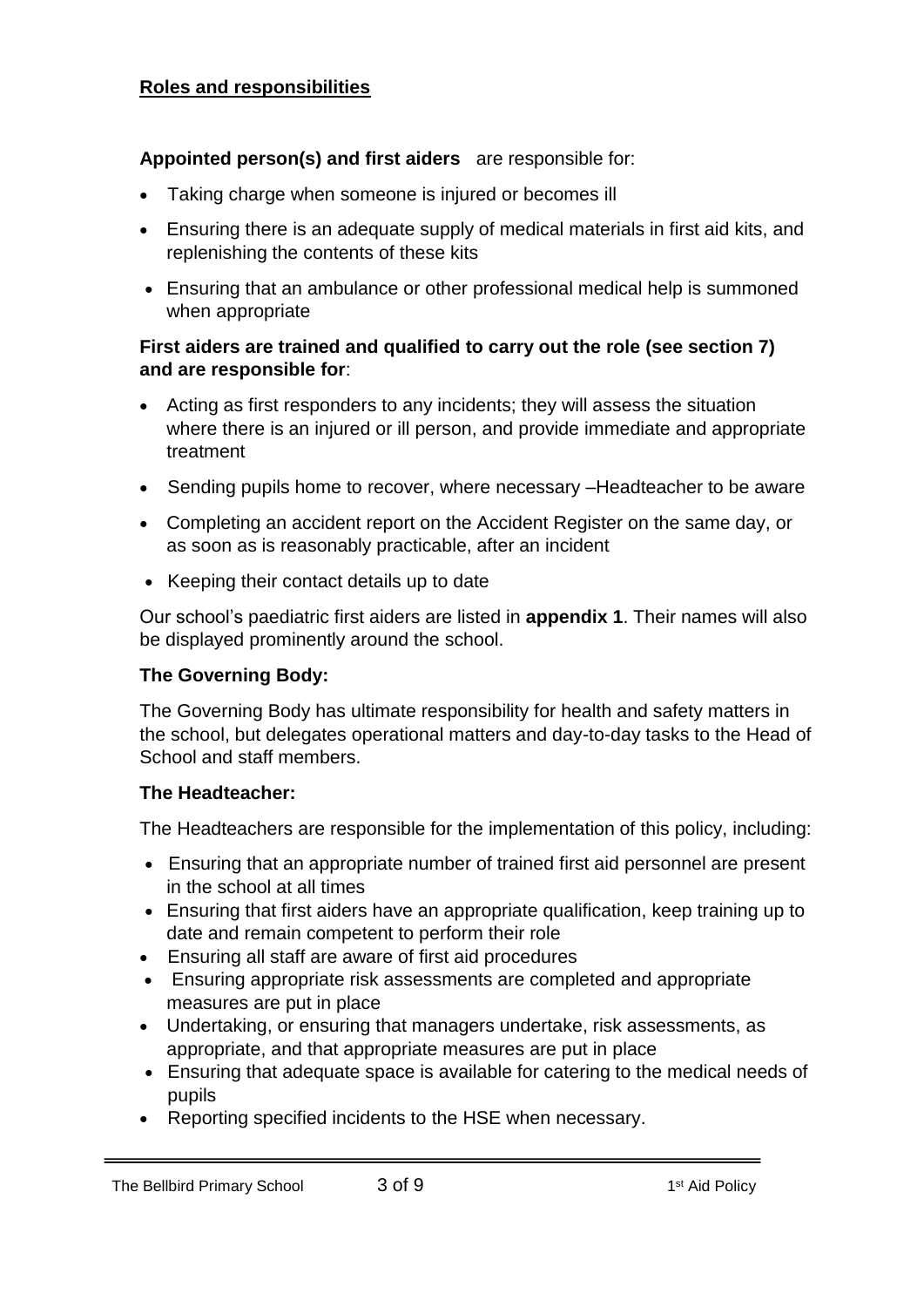#### **Staff:**

School staff are responsible for:

- Ensuring they follow first aid procedures
- Ensuring they know who the first aiders in school are
- Completing accident reports for all incidents they attend to where a first aider is not called
- Informing the Head of School or their manager of any specific health conditions or first aid needs

## **First aid procedures**

**In-school procedures**. In the event of an accident resulting in injury:

- The closest member of staff present will assess the seriousness of the injury and seek the assistance of a qualified first aider, if appropriate, who will provide the required first aid treatment
- The first aider, if called, will assess the injury and decide if further assistance is needed from a colleague or the emergency services. They will remain on scene until help arrives
- The first aider will also decide whether the injured person should be moved or placed in a recovery position
- If the first aider judges that a pupil is too unwell to remain in school, parents will be contacted and asked to collect their child. Upon their arrival, the first aider will recommend next steps to the parents
- If emergency services are called, a member of the Senior Leadership Team will contact parents immediately
- The first aider will complete an accident report form on the same day or as soon as is reasonably practical after an incident resulting in an injury. The report will include as much detail as possible, such as weather conditions, surface condition, witnesses (statements to be collected) etc.

## **Off-site procedures**

First Aid kits will be taken on all off-site activities, along with individual pupil's medication such as inhalers, epi-pens etc. Staff who are first aid trained will accompany all off-site visits.

When taking pupils off the school premises, staff will ensure they always have the following:

#### The Bellbird Primary School 4 of 9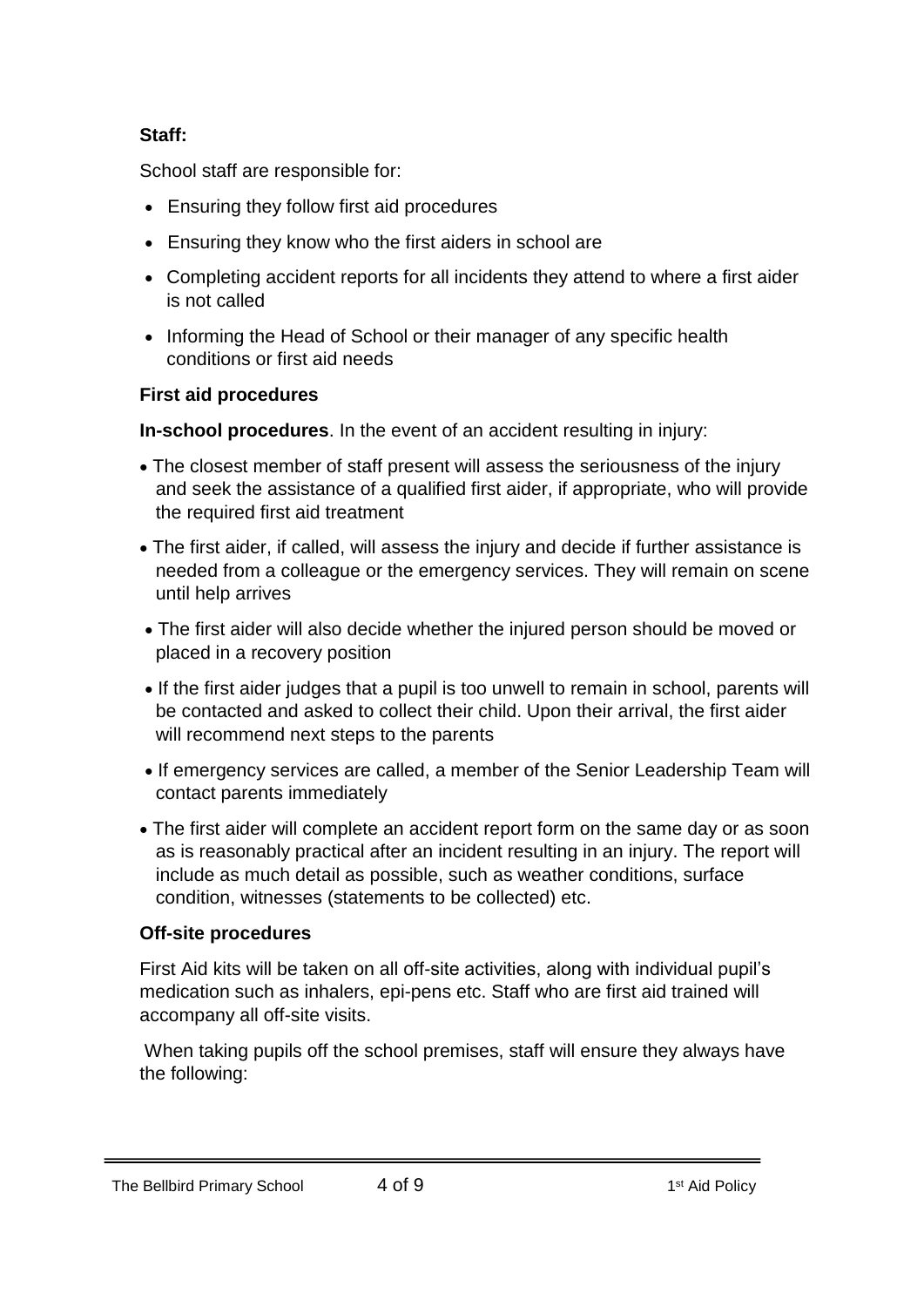A school mobile phone (or their own if unavailable but details to be left in school with risk assessments and names of ALL PEOPLE on the school activity.

- A portable first aid kit
- Information about the specific medical needs of pupils

**Risk assessments** will be completed by the lead teacher prior to any educational visit that necessitates taking pupils off school premises.

There will always be **at least one first aider** on school trips and visits. (As required by the statutory framework for the Early Years Foundation Stage for any EYFS trips this person will hold a current Paediatric First Aid Certificate)

A typical first aid kit in our school will include the following:

- A leaflet with general first aid advice
- Regular bandages
- Eye pad bandages
- Triangular bandages
- Adhesive tape
- Safety pins
- Disposable gloves
- Antiseptic wipes
- Plasters of assorted sizes
- Sharp Scissors
- Cold compresses
- Burns dressings
- Disposable aprons
- Disposable masks

#### **No medication is kept in first aid kits.**

First aid kits are stored in:

- The medical room
- Midday Supervisor Trolley R & KS1
- Midday Supervisor Trolley KS2 (extra bumbag for field area)
- Owls classroom for playground (bumbag)
- Outside Goldfinches Class on hook (bumbag)
- Community Kitchen (for lettings)
- The school kitchen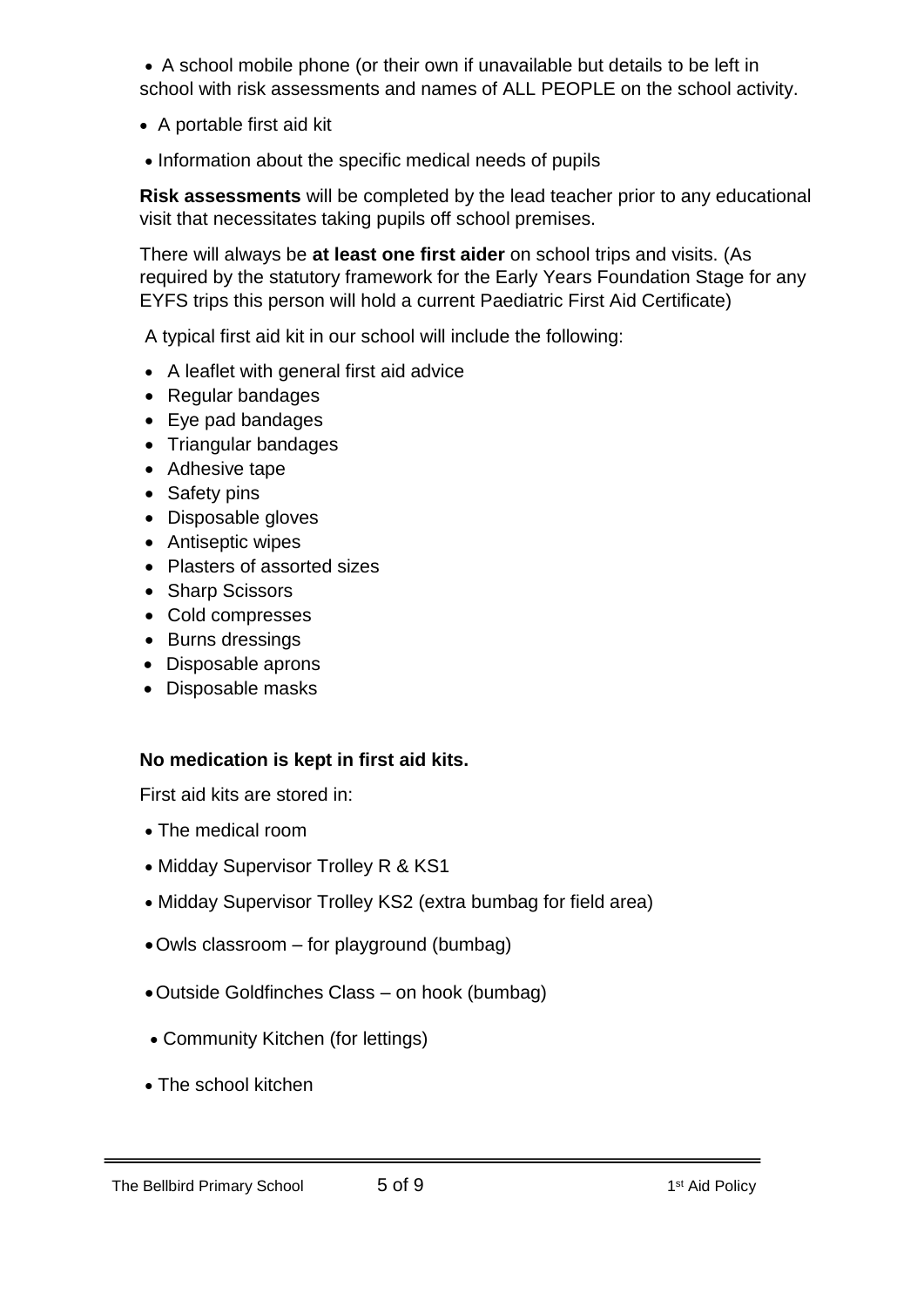## **Asthma Pumps/Epi-pens**

Schools purchase asthma pumps/epi-pens to use in an emergency where parental consent has been given should always be close to the child and be kept in recognised first-aid cupboard in the child's classroom

## **Record-keeping and reporting**

First aid and accident records are kept in the school medical room and in the 2 first aid trolleys.

 An accident will be recorded by the first aider on the same day or as soon as possible after an incident resulting in an injury on the Accident Register using the pad located in Reception.

Details when reporting an accident will include the date, time of

accident/incident, child's name, a brief summary of the accident and action taken

 Records held in the Accident Register will be retained by the school for a minimum of 3 years, in accordance with regulation 25 of the Social Security (Claims and Payments) Regulations 1979, and then securely disposed of.

## **Reporting to the HSE through on line incident form.**

Accidents to staff, visitors and pupils resulting in a visit to hospital or requiring medical treatment should be reported through the online accident reporting system.

The appropriate staff will report any accidents that are RIDDOR reportable to the HSE. HSE guidance on reporting incidents in schools can be found in the HSE information sheet

Reportable injuries, diseases or dangerous occurrences include:

- Death
- Specified injuries, which are:
	- Fractures, other than to fingers, thumbs and toes
	- Amputations
	- Any injury likely to lead to permanent loss of sight or reduction in sight
	- Any crush injury to the head or torso causing damage to the brain or internal organs
	- Serious burns (including scalding)
	- Any scalping requiring hospital treatment
	- Any loss of consciousness caused by head injury or asphyxia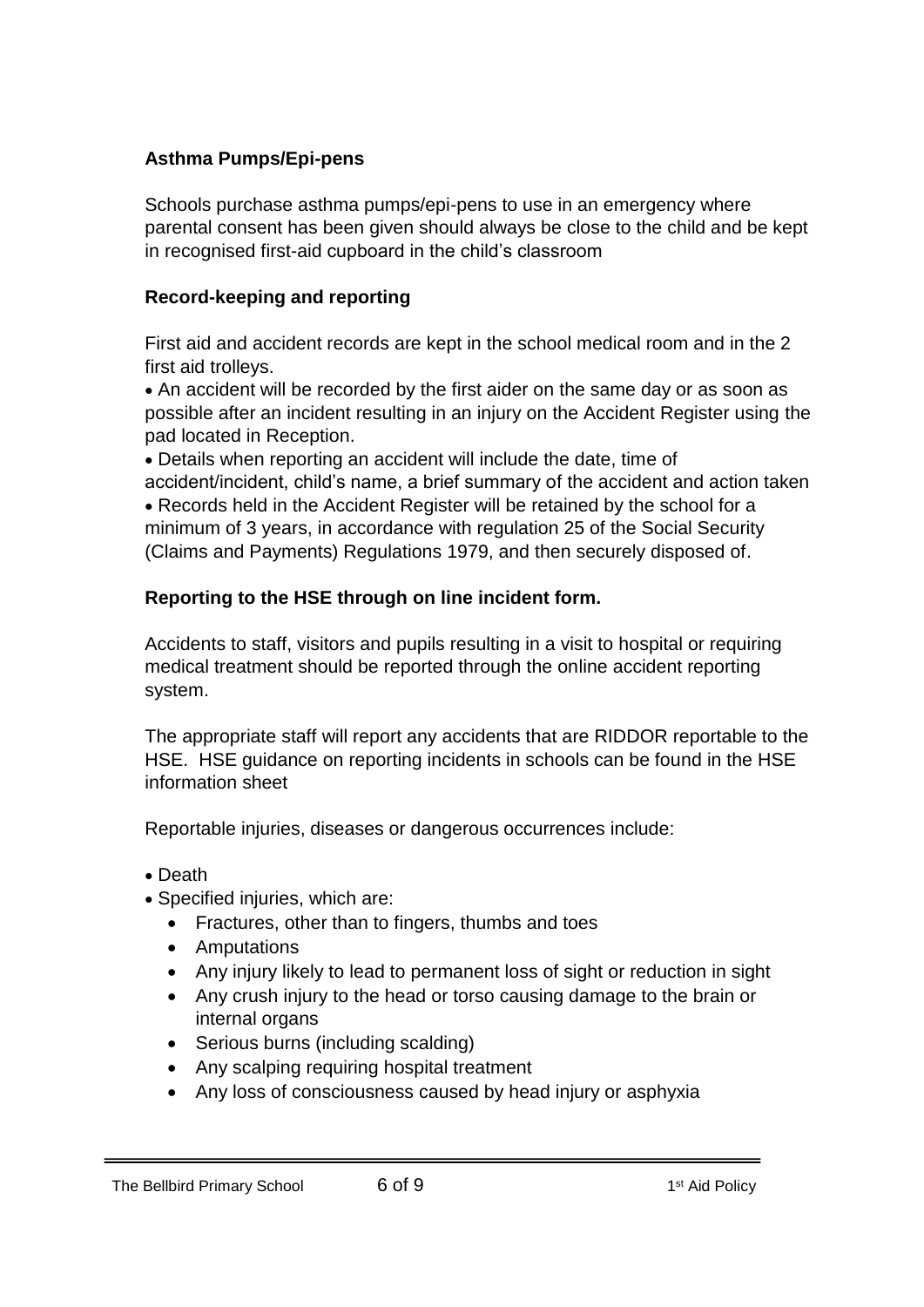- Any other injury arising from working in an enclosed space which leads to hypothermia or heat-induced illness, or requires resuscitation or admittance to hospital for more than 24 hours
- Injuries where an employee is away from work or unable to perform their normal work duties for more than 7 consecutive days (not including the day of the incident)
- Where an accident leads to someone being taken to hospital

Physical Assault/Injury Staff should complete an accident form if they or a pupil have been physically assaulted or injured by another pupil. The form should include a timeline leading to the assault, any triggers and resulting behaviours.

## **Near Miss Events**

Near-miss events that do not result in an injury, but could have done should be recorded via the accident reporting system. Examples of near-miss events relevant to schools include, but are not limited to:

- The collapse or failure of load-bearing parts of lifts and lifting equipment
- The accidental release of a biological agent likely to cause severe human illness
- The accidental release or escape of any substance that may cause a serious injury or damage to health
- An electrical short circuit or overload causing a fire or explosion

## **Notifying parents/carers**

The Headteachers will be responsible for informing parents of any accident or injury sustained by a pupil, and any first aid treatment given, on the same day, or as soon as reasonably practicable.

## **Training**

The Head of School will ensure that the school has adequate first aid trained staff based on the needs of the school following risk assessment.

- The school will keep a register of all trained first aiders, what training they have received and expiry date.
- Staff are encouraged to renew their first aid training when it is no longer valid.
- The Head of School will ensure that there are enough staff trained in paediatric first aid in early years to ensure cover for absence. This meets the requirements set out in the Early Years Foundation Stage statutory framework and is updated at least every 3 years.

## **Contractors working on site**

All contractors working on site, whether cleaning staff or tradesmen, must be made aware of the first aid procedures on site including who they should notify if there is an accident.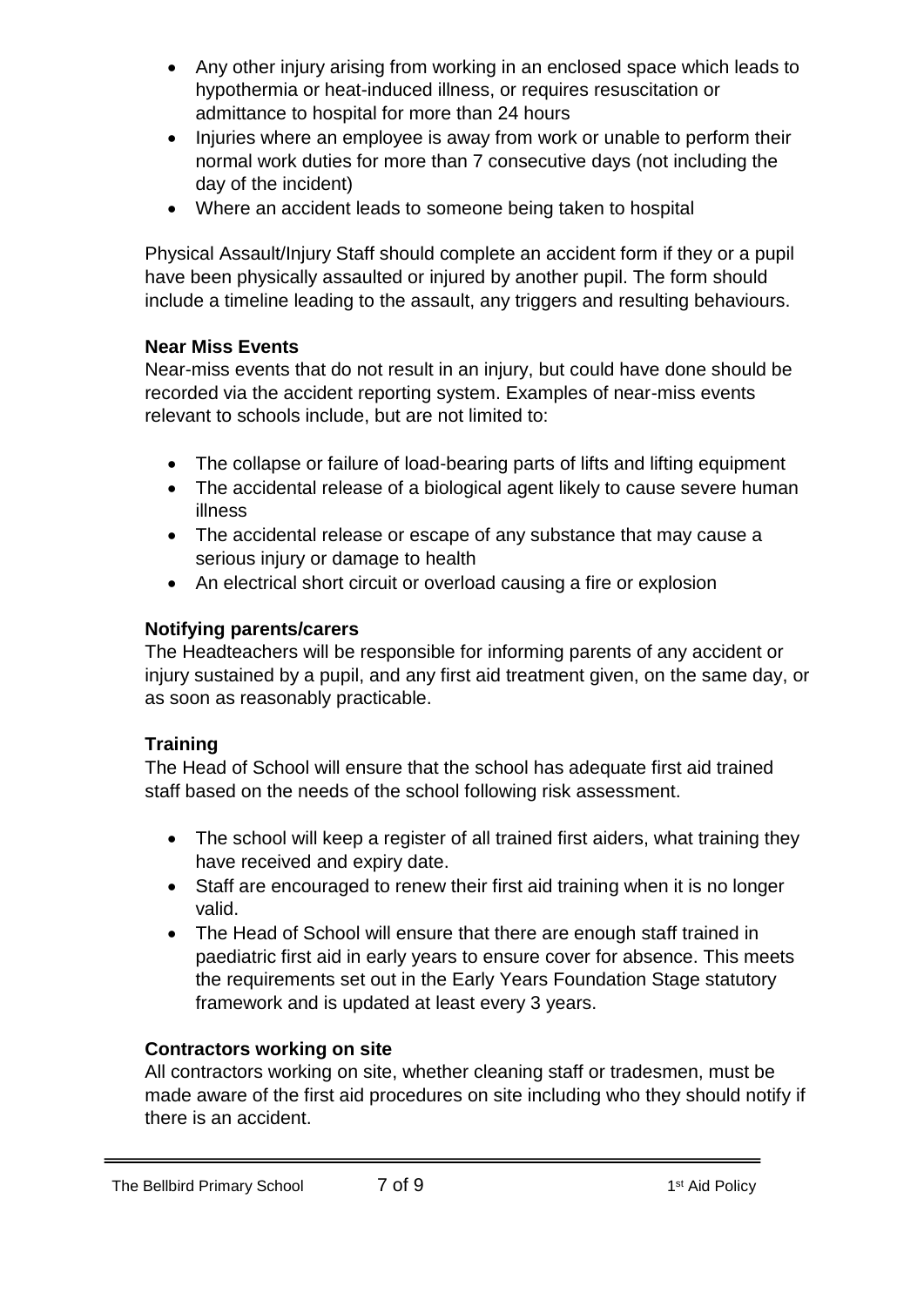#### **Monitoring arrangements**

This policy will be reviewed by the Head of School every three years or following a change in legislation/school procedure. At every review, the policy will be approved by the Local Governing Board Committee

#### **Links with other policies**

This first aid policy is linked to the

- Health and safety policy
- Medicines in School Policy
- Asthma/Diabetes conditions
- Risk Assessment